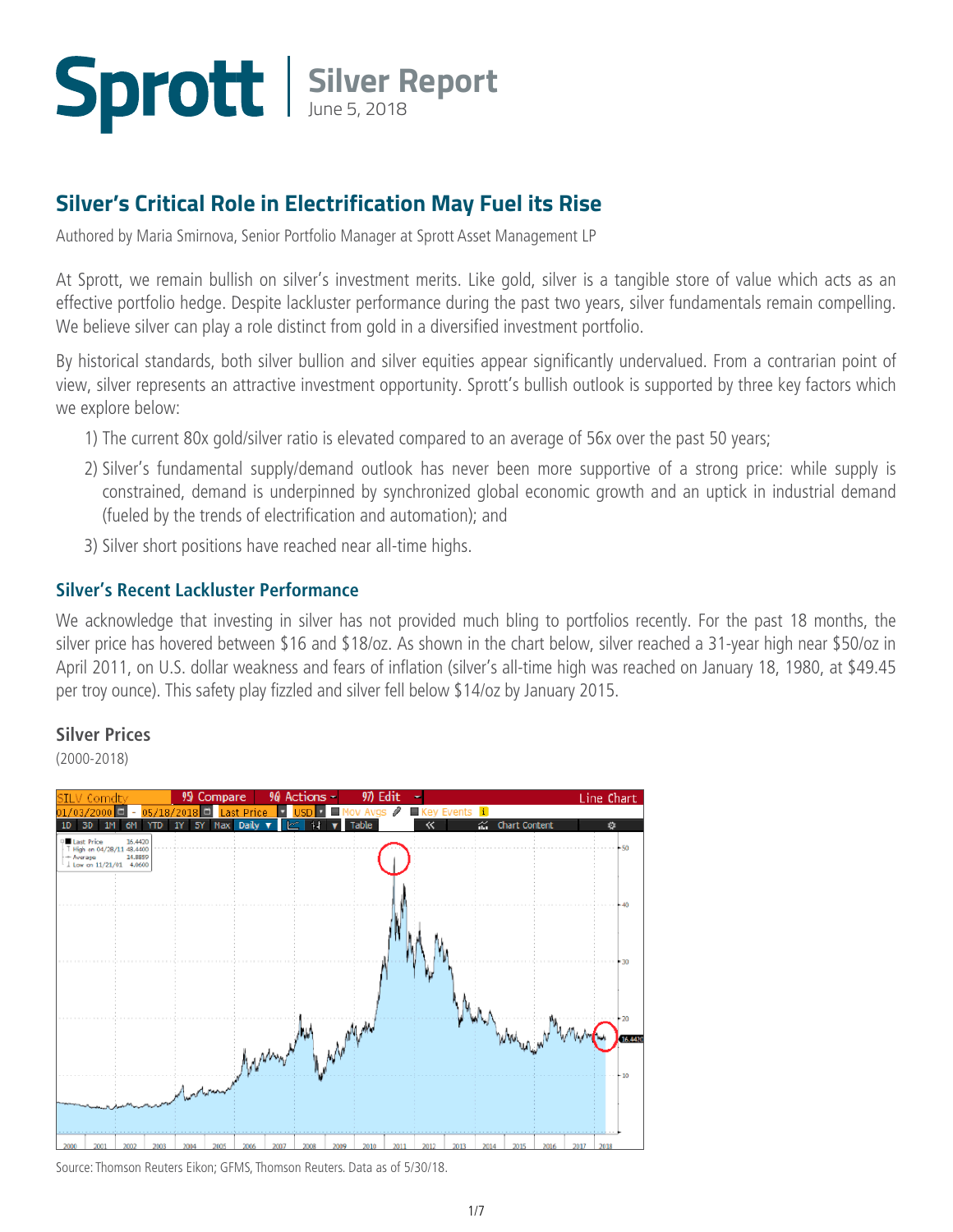June 5, 2018

Although silver climbed nearly 15% in 2016 and gained 6.4% in 2017, it underperformed gold which gained 8.6% in 2016 and 13.1% in 2017. Both metals fell short compared to U.S. equities which climbed 12.0% (2016) and 21.8% (2017) as measured by the S&P 500 Index.

| <b>Asset</b>    | 2016    | 2017    | <b>YTD 2018 (May 31)</b> |
|-----------------|---------|---------|--------------------------|
| Silver \$USD    | 14.9%   | $6.4\%$ | $-3.1\%$                 |
| Gold \$USD      | $8.6\%$ | $3.1\%$ | $-0.4\%$                 |
| S&P 500 Index*1 | $2.0\%$ | 21.8%   | $2.0\%$                  |

\*Reflects dividends reinvested.

#### **1) The Gold/Silver Price Ratio is Steep at 80x**

As a precious metal, like gold, silver has always attracted investors looking for a store of value, beyond fiat currencies and government control. Silver and gold complement and often move in tandem with each other, where gold historically sells at 56x the price of silver (based on prices from 1970 to 2017). Currently, gold is at about 80x silver's price, which means that silver is significantly cheaper, relative to gold, than historical averages.

At the end of 2017, the gold/silver ratio was at 77x, a high level that perhaps suggests that the market may be expecting another major financial crisis, or at the least that it is time for an equities correction.

On the flip side, to the extent investor anxieties decline – and the gold/silver ratio reverts towards mean – silver inflows and prices will benefit.

#### **The Gold/Silver Ratio Has Averaged 56.5x**

(1970-2017)



Source: Thomson Reuters Eikon. Data as of 12/31/17.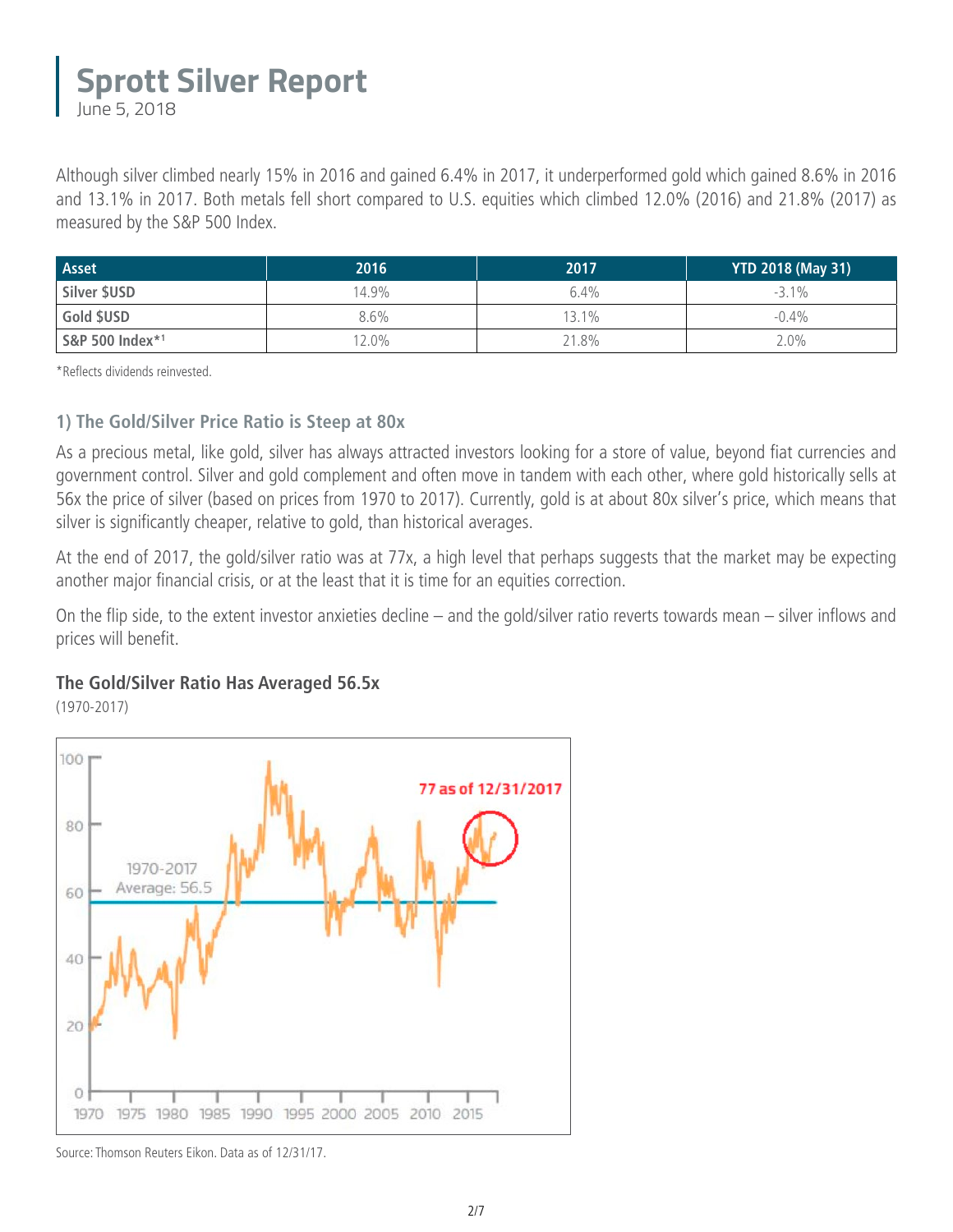#### **Sprott Silver Report** June 5, 2018

#### **2) The Uptick in Industrial Demand**

While silver supply stagnates, we believe demand is underpinned by synchronized global economic growth and an uptick in industrial demand.

Silver benefits from three strong sources for demand: 1) industrial (electronics, batteries, biocides, solar panels, etc.) 2) investment (coins and bars) and; 3) consumer (jewelry, silverware and religious objects). Of these, industrial demand represents the biggest use.

#### **Silver's Biggest Use is Industrial**



Source: CPM Group.

In 2017, coin and bar demand dropped by more than 27%, as investors chased robust equity performance. But this decline was mitigated by increased demand for silver in industrial fabrication, jewelry and silverware (up 4%, 2%, and 12% respectively). At the same time, the world's total silver supply fell by 2% to just under one billion ounces given declines in both mine and scrap supplies.

#### **World Silver Supply and Demand: 2016 vs. 2017**

| (million oz)                  | 2016    | 2017    | % Change |
|-------------------------------|---------|---------|----------|
| <b>Silver Supply</b>          | 1,009.4 | 991.6   | $-2%$    |
| <b>Physical Demand</b>        | 1,041.9 | 1,017.6 | $-2%$    |
| <b>Industrial Fabrication</b> | 576.8   | 599.0   | 4%       |
| <b>Coins &amp; Bars</b>       | 207.8   | 151.1   | $-27%$   |
| Jewelry                       | 205.0   | 209.1   | 2%       |
| Silverware                    | 52.4    | 58.4    | 12%      |

Source: [World Silver Survey 2018.](http://www.sprott.com/media/1834/the-silver-institute-world-silver-survey-2018.pdf) Produced for The Silver Institute by the GFSM team at Thomson Reuters.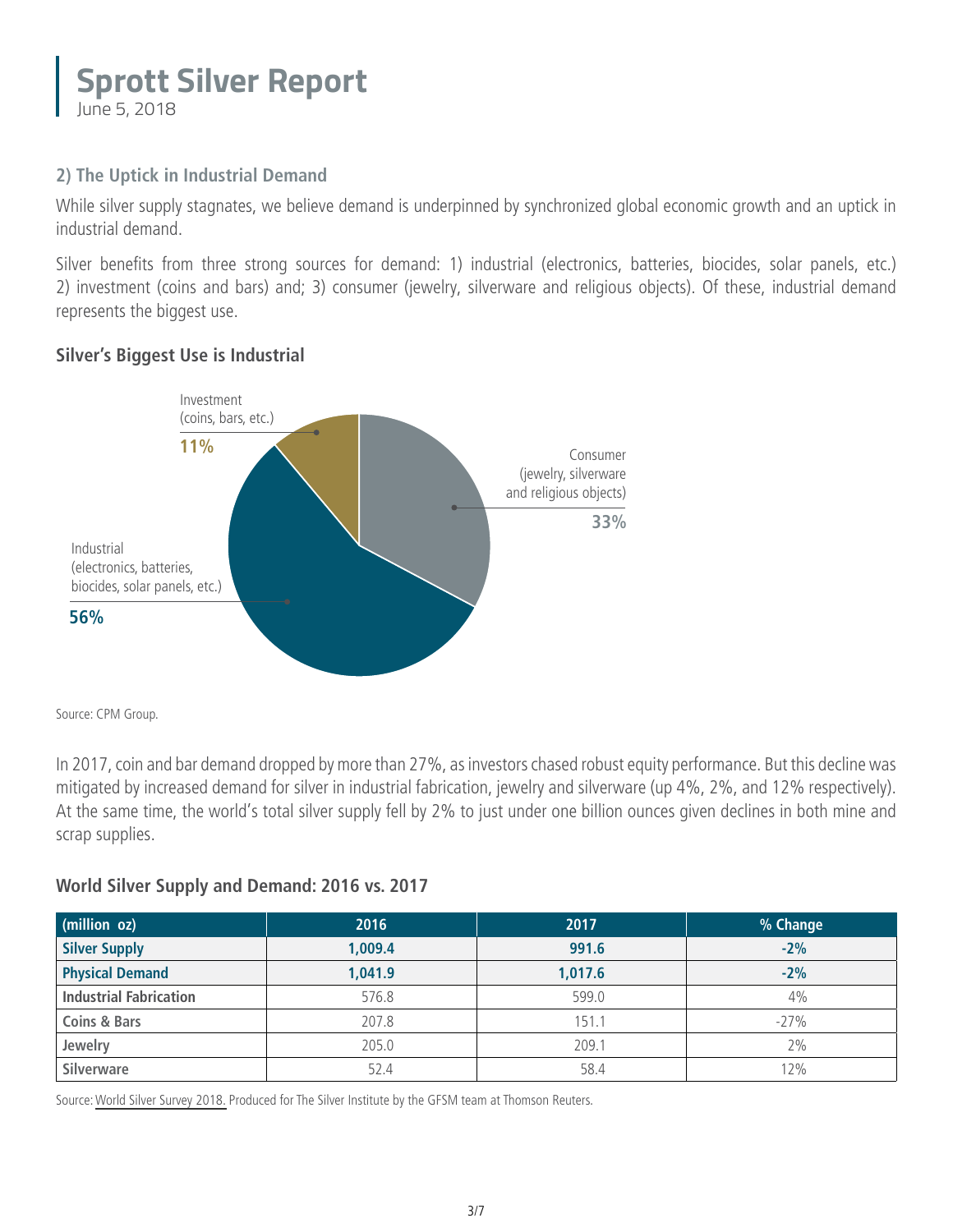June 5, 2018

#### **The Reason for the Industrial Uptick**

In part, silver can thank the high-tech auto industry, which both reflects and is driving a global shift toward electrification powered by solar technology. Lithium and cobalt, two key battery metals, are currently in the spotlight but investors should also understand that silver has a key role to play in the shift to electric vehicles (EVs) and the growing demand for fossil-free forms of energy generation to support electrification. A new report out [last week] from the International Energy Agency, Global EV Outlook 2018<sup>2</sup>, estimated that over 3 million EVs were on global roads at the end of 2017, potentially growing to 125 million by 2030. As countries make this transition from internal combustion engines to electric and hybrid vehicles, combined with the desire of many countries to move away from coal-fired and nuclear-generated energy, solar energy will continue to grow in importance. As the technology boom fuels a dramatic shift in the vehicles we drive, the trends could give silver a turbocharge. In fact, last year the auto sector's demand for silver grew 5%, while silver demand in photovoltaics increased 19%.

#### **A Road Lined in Silver**

To understand how countries are adjusting to electric and self-driving vehicles, look to Asia where a new solar-powered road is being constructed in Jinan, a city in eastern China. What's unique about this 1,080-meter-long (3,540 feet) road is that it's paved with solar panels according to Bloomberg.<sup>3</sup> Transparent concrete covers the panels, which will power the highway's lights and nearby homes.

Solar panels, known as photovoltaics (PV), have become a growing source of demand for silver. These panels use silver paste, which contains about 90% silver powder. As the use of these solar panels increase, the need for more silver should follow. The tonnage of silver paste used within PVs is [expected to grow](http://www.sprott.com/insights/sprott-silver-report-an-essential-metal-for-the-21st-century/) 10% by 2020, according to PV silver paste developer Heraeus Photovoltaics. Looking further out, BMO Capital Markets<sup>4</sup> estimates that silver demand for PVs will double by 2025, accounting for 15% of silver consumption and improving industrial demand.

#### **Electric Vehicles Will Become the Norm**

The architects of the Jinan road have a grand vision, eventually charging electric vehicles' (EV) batteries when riding along the stretch of highway, once wireless charging technology becomes practical.

That's not the only opportunity coming from EVs. While China's road is unique, other countries are increasing the amount of electric charging ports to keep up with stricter carbon-reducing policies. Volkswagen<sup>5</sup> has embraced this trend, announcing in April that it would add EV charging stations to over 100 Walmarts across the U.S. Porsche (a subsidiary of VW) has committed to building 500 such stations as well. Where will the electricity for these ports come from? Solar panels.

#### **Self-Driving Vehicles Add Another Layer of Growth**

China estimates that self-driving vehicles will account for about 10% of all cars on the road by 2030. No doubt, the solar-paneled road will provide fine-grained geo-location and traffic data, supplying autonomous vehicles with additional information to cruise without a human driver.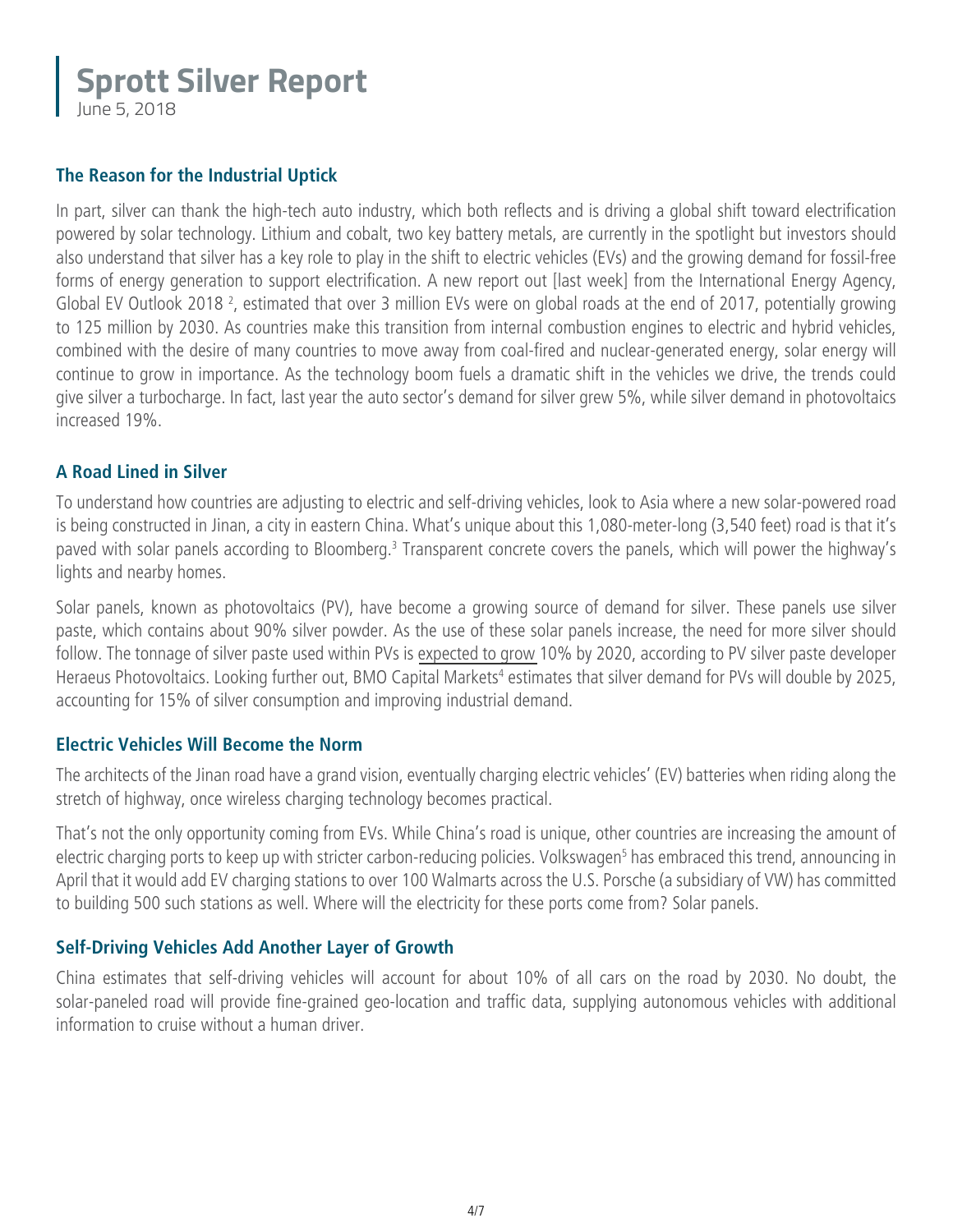June 5, 2018

Silver also benefits from this trend, since it is a key component in technology within vehicles. With more technology, the more silver you'll see in the cars, particularly in the tools that protect riders. For example, silver is a component in operating collision avoidance systems, like cameras and sensors. If there's suddenly a mass-market need for these automated features, then automakers will likely require more silver.

#### **3) The Short-Term Short Opportunity**

Despite the positive factors impacting the growth of silver demand, silver shorts have reached near all-time highs, according to UBS.<sup>6</sup> We blame speculators for this imbalance. ETF investors, on the other hand, have embraced the bull scenario as ETF holdings in silver reached an 8-month high in April. This is where the short-term opportunity lies because when short interests are high, there's the possibility of short covering – short investors forced by a rising price to buy silver to cover their positions and cut their losses. This, of course, further drives the price up.

#### **Silver Short Positions Have Reached a High**

**CMX0SNCS Index** (CFTC CEI Silver Non-Commercial Short Contract/Combined)



Source: Bloomberg. Data as of 5/30/18.

#### **The Silver Lining**

In summary, we are optimistic that based on these three factors – a historically high gold/silver ratio, a favorable supply/ demand outlook and near all-time high short-interest levels – **silver can return near to its multi-year base of \$21, and that some luster will return to the bling**.

There are others who are even more optimistic. Incrementum AG, publishers of the industry bible on gold research, wrote this in its latest report: "The technical picture of silver looks particularly exciting from a contrarian position. The "smart money" hedgers currently hold their lowest short exposure as compared to short interest in recorded history…If our basic assumption of turning inflationary tendencies were to prove accurate, silver would probably be one of the best investments to benefit from rising inflation in the coming years. At a gold price of USD 2,300 and a gold/silver ratio of 40x (which we regard as absolutely realistic amid rising prices), we expect a silver price of USD 57.50."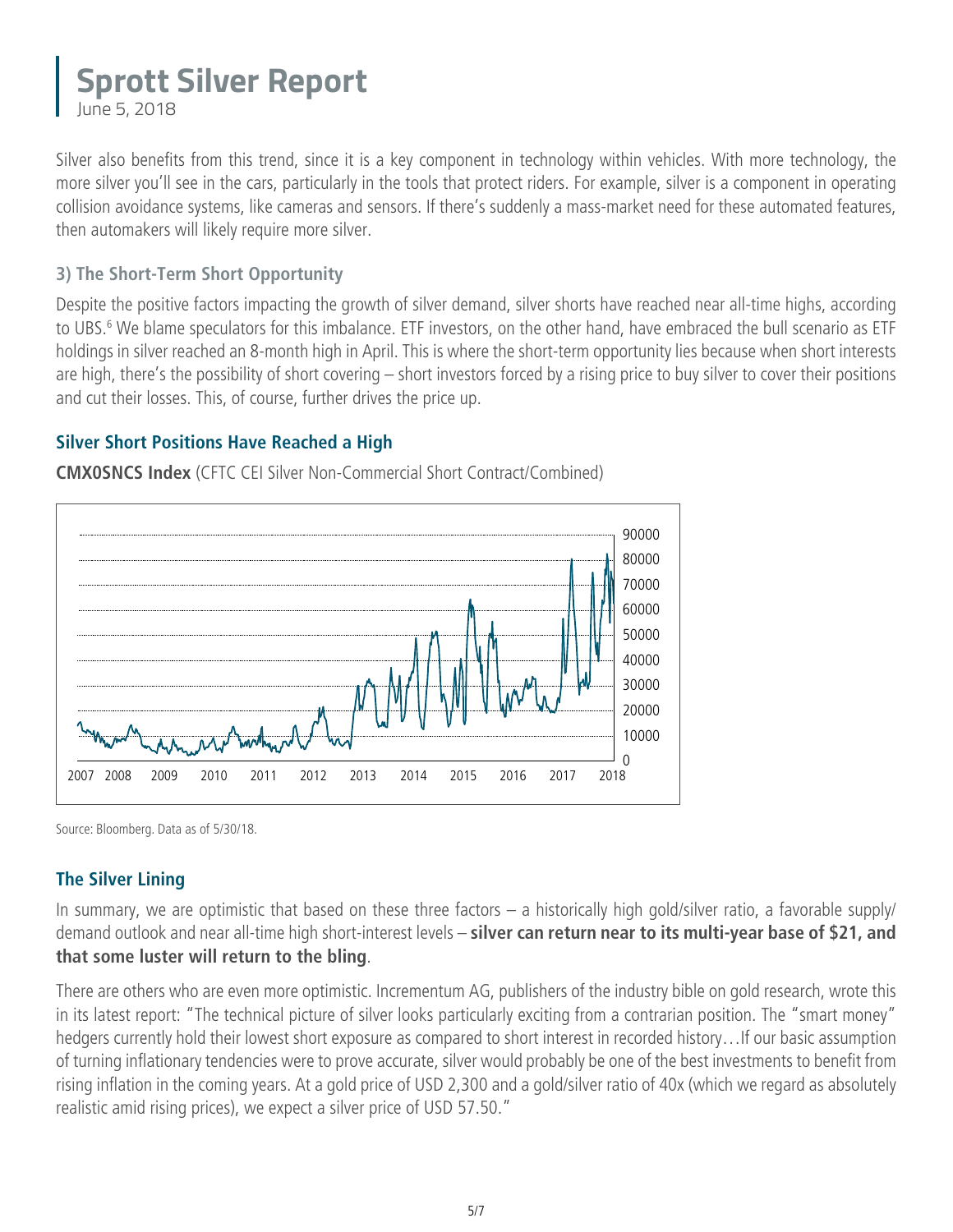June 5, 2018

**Maria Smirnova is a Senior Portfolio Manager at Sprott Asset Management LP, and is the lead portfolio manager of the Sprott Silver Equities Class and a co-manager of the Sprott Gold and Precious Minerals Fund. Sprott Asset Management LP is the sub-advisor for Sprott Gold and Precious Minerals Fund and Sprott Silver Equities Class.**

#### **More Silver Insights from Sprott:**

Sprott Silver Report: An Essential Metal for the 21<sup>st</sup> Century (Maria Smirnova, 11/1/2017) [Sprott Silver Report: The Case for Investing In Silver \(Trey Reik, 6/30/2017\)](http://www.sprott.com/insights/sprott-silver-report-the-case-for-investing-in-silver/) [The Silver Institute: World Silver Survey 2018](http://www.sprott.com/media/1834/the-silver-institute-world-silver-survey-2018.pdf)

6  [UBS Neo: Silver Upside Potential.](https://neo.ubs.com/shared/d2yHiO9xIeWSZX) 

<sup>&</sup>lt;sup>1</sup> The S&P 500<sup>®</sup> Index represents 505 stocks issued by 500 large companies with market capitalizations of at least \$6.1 billion; it is viewed as a leading indicator of U.S. equities and a reflection of the performance of the large-cap universe.

<sup>2</sup> [International Energy Agency: Global EV Outlook 2018.](http://www.iea.org/gevo2018/)

<sup>&</sup>lt;sup>3</sup> [Bloomberg: China's Built a Road So Smart It Will Be Able to Charge Your Car.](https://www.bloomberg.com/news/features/2018-04-11/the-solar-highway-that-can-recharge-electric-cars-on-the-move)

<sup>4</sup> BMO Markets Report: Every Silver Cloud Has a Photovoltaic Lining.

<sup>5</sup>  [Engadget: VW's fast EV charging network is headed to Walmart parking lots.](https://www.engadget.com/2018/04/18/vw-electrify-america-installing-fast-ev-chargers-at-walmart/)